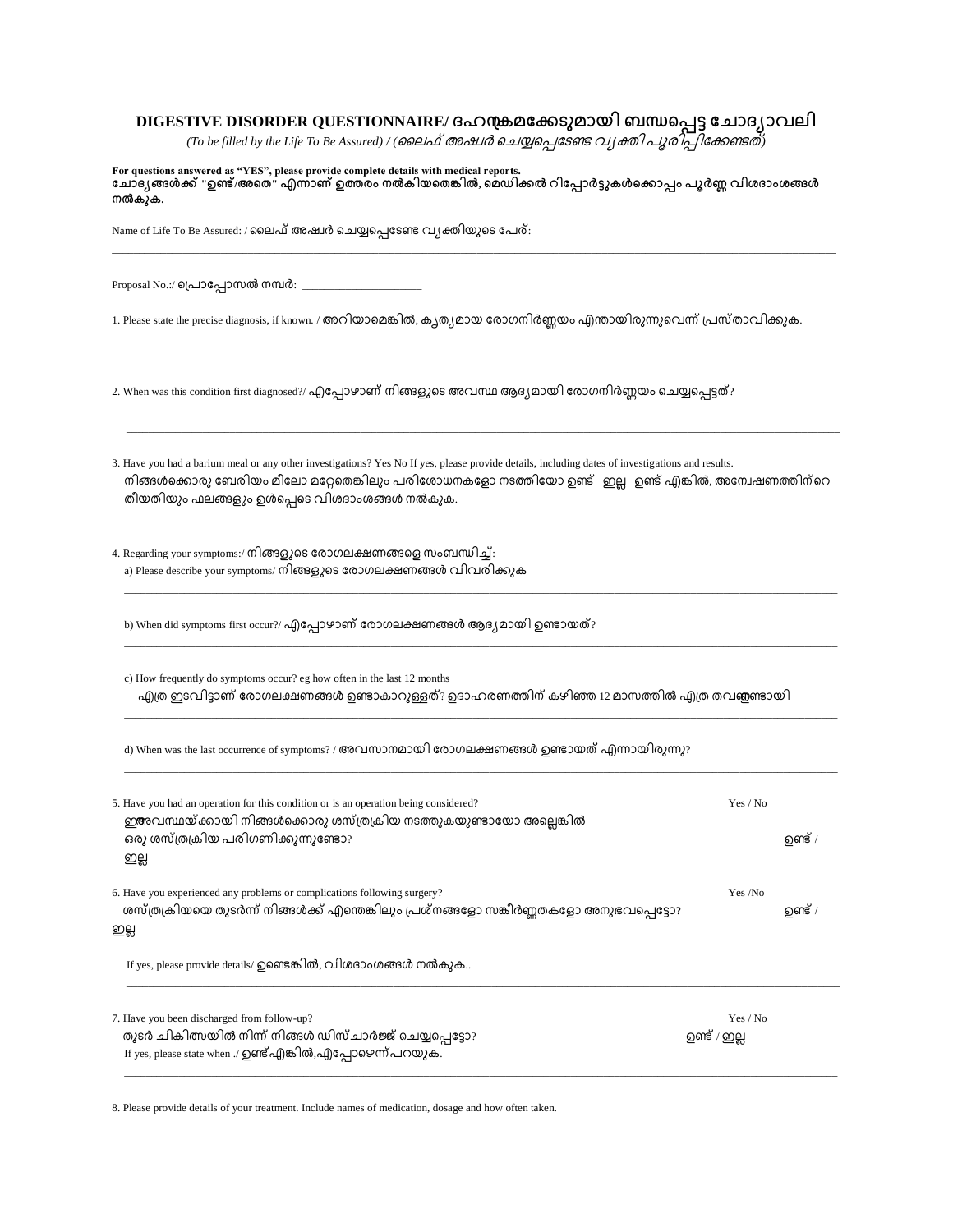നിങ്ങളുടെ ചികിത്സയുടെ വിശദാംശങ്ങൾ നൽകുക മരുന്നിന്റെ പേര്, അളവ്, എത്ര തന്മ്പഎടുക്കുന്നു എന്നതുൾപ്പെടെ. a) Currently/ നിലവിൽ

\_\_\_\_\_\_\_\_\_\_\_\_\_\_\_\_\_\_\_\_\_\_\_\_\_\_\_\_\_\_\_\_\_\_\_\_\_\_\_\_\_\_\_\_\_\_\_\_\_\_\_\_\_\_\_\_\_\_\_\_\_\_\_\_\_\_\_\_\_\_\_\_\_\_\_\_\_\_\_\_\_\_\_\_\_\_\_\_\_\_\_\_\_\_\_\_\_\_\_\_\_\_\_\_\_\_\_\_\_\_\_\_\_\_\_\_\_\_\_\_\_\_\_\_\_\_\_\_\_\_\_

| b) In the past/ കഴിഞ്ഞ കാലത്ത്                                                                                                                                                                    |                |
|---------------------------------------------------------------------------------------------------------------------------------------------------------------------------------------------------|----------------|
| 9. Regarding the monitoring of your condition: / നിങ്ങളുടെ അവസ്ഥയുടെ നിരീക്ഷണത്തെ സംബന്ധിച്ച്:<br>a) Who is in charge of your follow-up?/ നിങ്ങളുടെ തുടർചികിത്സയുടെ ഉത്തരവാദിത്തം ആർക്കാണ്?       |                |
| b) How often do you attend for follow-up?/ തുടർചികിത്സയ്ക്കായി നിങ്ങൾ എത്രതവണ പോകുന്നുണ്ട്?                                                                                                       |                |
| c) When was your last consultation? / നിങ്ങളുടെ അവസാന കൾസൾട്ടേഷൻ എന്നായിരുന്നു ?                                                                                                                  |                |
| 10. Have you lost significant time (e.g., weeks) off work with this condition?<br>Yes / No<br>. ഇഅവസ്ഥ കാരണം നിങ്ങൾക്ക് ജോലിയിൽ ഗണ്യമായ സമയം <i>ഗ്രദാഹരണത്തിന് ആഴ്ചകൾ</i> ) നഷ്ടപ്പെട്ടോ?<br>ഇല്ല | <b>ഉണ്ട്</b> / |
| If yes, please provide details including dates and duration of time off work.<br>ഉണ്ട് എങ്കിൽ, ജോലിയുടെ തീയതിയും ദൈർഘ്യവും ഉൾപ്പെടെ വിശദാംശങ്ങൾ നൽകുക.                                            |                |
| 11. Please provide any additional information on your condition which you feel will be helpful in processing your application.                                                                    |                |

വിവരങ്ങൾ നിങ്ങളുടെ അപേക്ഷ പ്രോസസ്സ് ചെയ്യുന്നതിന് സഹായകരമായിരിക്കും. \_\_\_\_\_\_\_\_\_\_\_\_\_\_\_\_\_\_\_\_\_\_\_\_\_\_\_\_\_\_\_\_\_\_\_\_\_\_\_\_\_\_\_\_\_\_\_\_\_\_\_\_\_\_\_\_\_\_\_\_\_\_\_\_\_\_\_\_\_\_\_\_\_\_\_\_\_\_\_\_\_\_\_\_\_\_\_\_\_\_\_\_\_\_\_\_\_\_\_\_\_\_\_\_\_\_\_\_\_\_\_\_\_\_\_\_\_\_\_\_\_\_\_\_\_\_\_\_\_\_

## **Declaration by the Life To Be Assured**:

I declare that the answers I have given are, to the best of my knowledge, true and that I have not withheld any material information that may influence the assessment or acceptance of this application. I agree that this form will constitute part of my application for life assurance with Canara HSBC Oriental Bank Of Commerce Life Insurance Company Ltd and that failure to disclose any material fact known to me may invalidate the contract.

നിങ്ങളുടെ അവസ്ഥ, നിങ്ങൾക്ക് എങ്ങനെ തോന്നുന്നു എന്നിങ്ങനെയുള്ള അധിക വിവരങ്ങൾ ദയവായി നൽകുക, ഈ

## <u>ലൈഫ് അഷ്വർ ചെയ്യപ്പെടേണ്ട വ്യക്തിയുടെ സത്യവാങ്മൂലം:</u>

ഞാൻ നൽകിയിട്ടുള്ള മറുപടികൾ എന്റെ അറിവിൽ പെട്ടിടത്തോളം സത്യമാണെന്നും എന്റെ അപേക്ഷയുടെ വിലയിരുത്തലിനെ അല്ലെങ്കിൽ അംഗീകരിക്കുന്നതിനെ സ്വാധീനിക്കാവുന്ന യാതൊരു പ്രധാന വിവരവും ഞാൻ .<br>തരാതിരുന്നിട്ടില്ലെന്നും ഞാന് പ്രസ്താവിക്കുന്നു. കാനറ HSBC ഓറിയന്റൽ ബാങ്ക് ഓഫ് കൊമേഴ്സ് ലൈഫ് ഇൻഷൂറൻസ് കമ്പനി ലിമിറ്റഡുമായുള്ള ലൈഫ് അഷ്വറൻസിനുള്ള എന്റെ അപേക്ഷയുടെ ഭാഗമാണ് ഈഫോമെന്നും എനിക്ക് അറിയാവുന്ന .എന്തെങ്കിലും വെളിപ്പെടുത്തുന്നതിലുള്ള പരാജയം എന്റെ കരാറിനെ സാധുത ഇല്ലാത്തതാക്കുമെന്നും ഞാൻ സമ്മതിക്കുന്നു.

| Date & Place:<br>തീയതിയും സ്ഥലവും: |                                                                                                                |  | Signature of Life to be Assured<br>ലൈഫ് അഷ്വർ ചെയ്യപ്പെടേണ്ട വ്യക്തി |  |                         |
|------------------------------------|----------------------------------------------------------------------------------------------------------------|--|----------------------------------------------------------------------|--|-------------------------|
|                                    | Declaration, if this form is signed in Vernacular/Thumb Impression :                                           |  |                                                                      |  |                         |
|                                    | $I,$ an adult residing at $\Box$                                                                               |  |                                                                      |  | hereby declare that the |
|                                    | contents of this form have been duly explained to me in <b><i>language and have been understood by me.</i></b> |  |                                                                      |  |                         |
|                                    |                                                                                                                |  | $\text{Context No.}$                                                 |  |                         |